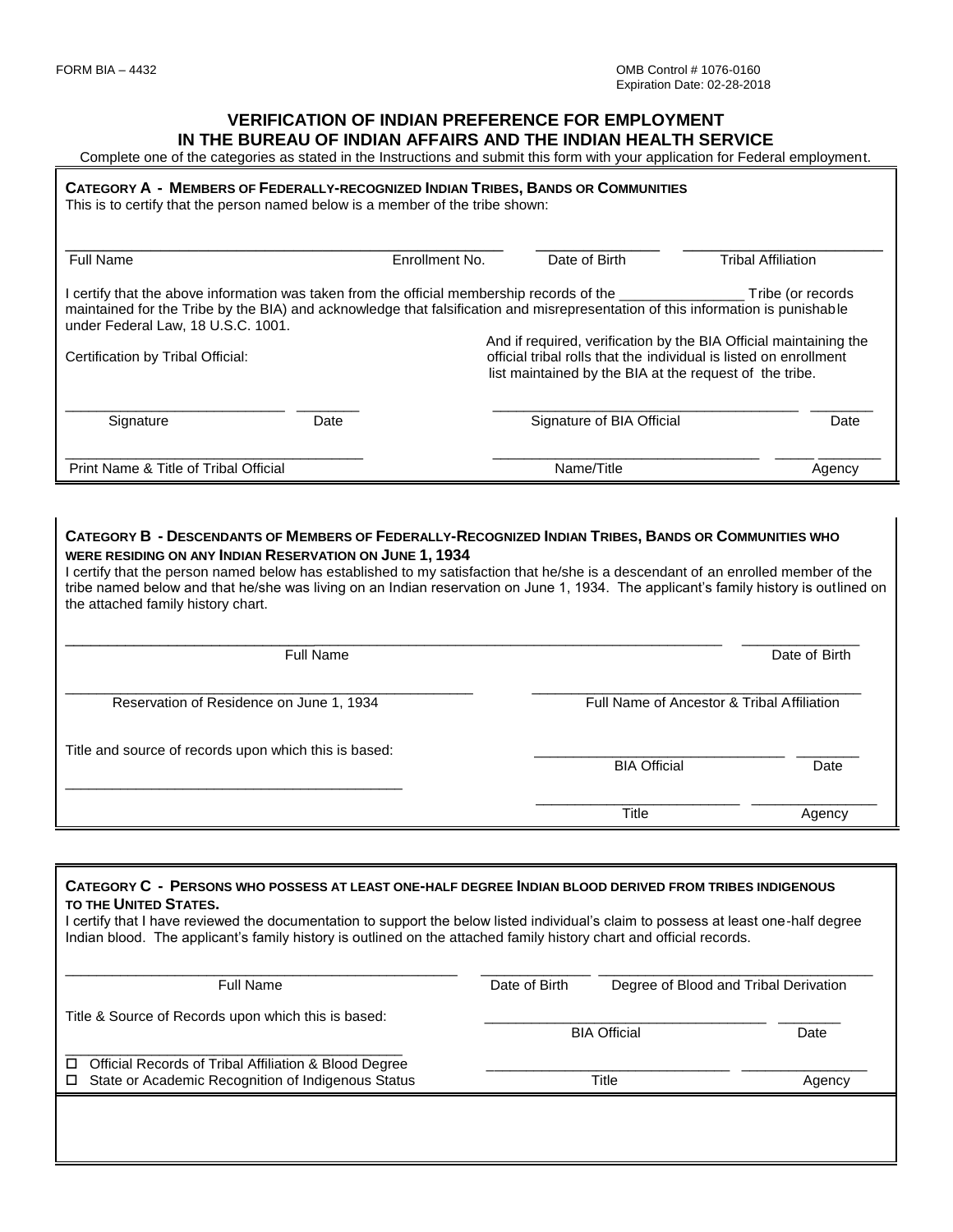#### **CATEGORY D - ALASKA NATIVE**

| I certify that the person named below is a member of an Alaska Native Tribe; or, an individual whose name appears on the roll of<br>Alaska Natives prior to July 31, 1981, and not subsequently disenrolled; or, an individual who was issued stock in a Native<br>corporation pursuant to 43 U.S.C. $1606(q)(1)(B)(i)$ . |               |                                        |        |  |  |  |
|---------------------------------------------------------------------------------------------------------------------------------------------------------------------------------------------------------------------------------------------------------------------------------------------------------------------------|---------------|----------------------------------------|--------|--|--|--|
| Name                                                                                                                                                                                                                                                                                                                      | Date of Birth | Alaska Native Village/Corporation/Roll |        |  |  |  |
| Title and source of records upon which this is based:                                                                                                                                                                                                                                                                     |               |                                        |        |  |  |  |
|                                                                                                                                                                                                                                                                                                                           |               | <b>BIA Official</b>                    | Date   |  |  |  |
|                                                                                                                                                                                                                                                                                                                           |               | <b>Title</b>                           | Agency |  |  |  |

#### **INSTRUCTIONS FOR COMPLETING FORM BIA-4432**

1. It is the responsibility of the individual to establish evidence of entitlement to Indian preference. Applicants must submit as much background information as possible to verify eligibility for Indian preference. Falsification or misrepresentation of information is punishable under Federal Law, 18 U.S.C. 1001.

#### **CATEGORY A**

**MEMBERS OF FEDERALLY-RECOGNIZED INDIAN TRIBES, BANDS OR COMMUNITIES**. If you are a member of a Federally-recognized tribe, you must request that your tribe complete this category. One of the following procedures will apply and you will be advised by your tribe:

If your tribe has contracted or compacted the maintenance of tribal enrollment records under the Indian Self-Determination and Education Assistance Act, Pub. L. 93-638, as amended, 25 U.S.C. 450, a verification signed by an *authorized* Tribal Representative(s) is sufficient.

If your tribe does *not* maintain tribal enrollment records, the tribe must certify that you are a member and you must submit the form to the BIA official who maintains the official roll for the tribe.

### **CATEGORY B AND C**

- DESCENDANTS OF MEMBERS OF FEDERALLY RECOGNIZED INDIAN TRIBES, BANDS OR COMMUNITIES WHO WERE **RESIDING ON ANY INDIAN RESERVATION ON JUNE 1, 1934**
- **· PERSONS WHO POSSESS AT LEAST ONE-HALF DEGREE INDIAN BLOOD DERIVED FROM TRIBES INDIGENOUS TO THE UNITED STATES**

If you are claiming preference based on any of these categories, you should provide as much information as possible regarding your family history. This will be the only information which the BIA will have to certify your lineal descent.

If you are claiming preference based upon lineal descent from a member of a federally recognized tribe, band or community, you must also document that you were residing within the present boundaries of the reservation on June 1, 1934.

If you possess one-half degree Indian blood from a tribe indigenous to the United States, you must submit state or academic records that document this status, as well as official records that establish your degree of Indian blood, such as census records. You must also complete the attached FAMILY HISTORY.